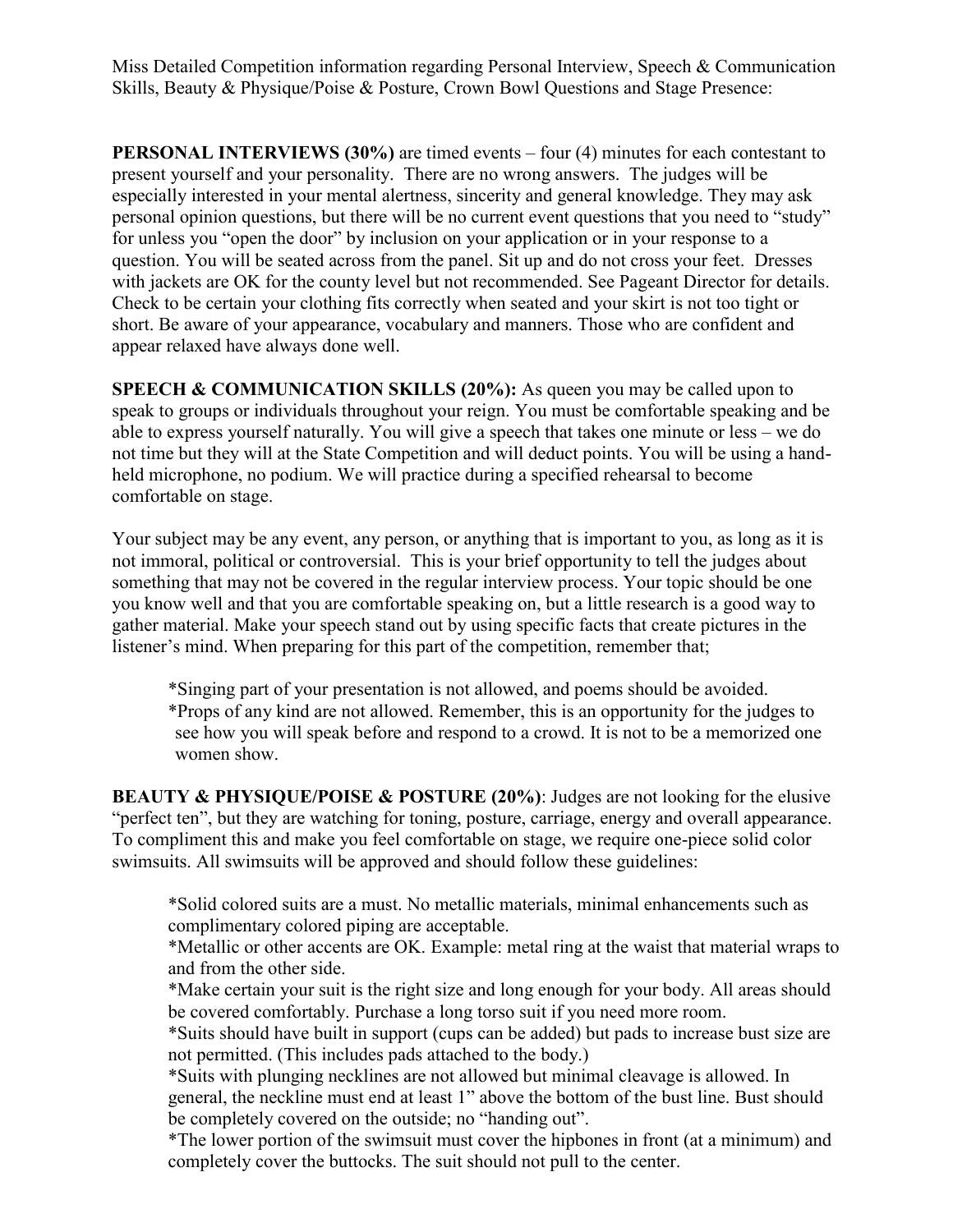\*There will be "butt" glue available and will be applied to everyone before leaving the dressing room.

\*If your suit needs to be altered, be sure to try it on after alterations. An adjustment in one area often changes things in another area.

\*Taupe colored heels (at least 2") are required to be worn with your swimsuit and should be broken in. Must have an enclosed heel and toe and not ivory or bronze. Let the Pageant Director know if you are having problems finding them. Baby powder sprinkled inside your shoes will help make them more comfortable.

\*No undergarments or hose may be worn with the swimsuit. Rubbing oil on your legs makes them look greasy under the stage lights so use lotion (NO GLITTER LOTION) instead.

\*All jewelry should be removed and any tattoos must be covered up.

**CROWN BOWL QUESTIONS (15%):** These questions are usually more difficult than general interview questions and may refer to current events or issues.

**STAGE PRESENCE/EVENING GOWN (15%):** This competition is designed for the contestant to make an on-stage statement of her personality, gracefully moving with poise and confidence. Choose an Evening Gown that reflects your own individual style. You will see a wide variety – partially beaded, chiffon with fuller skirts, halter style with straight skirt, fully sequined and beaded, with trains and without. Choose one in your best color that compliments you and makes you feel like a queen; but follow these guidelines:

- It must be floor length.
- Splits in skirts must be no further than 4 inches above the middle of the knee and will be checked by pageant director.
- No hoop skirts (the stage is crowded).
- If you choose a dress with a train it must be bustled Maximum of 5 hooks for group entrances & exits (like a wedding dress). You do not want to have your gown ruined due to an accidental misstep by the contestant next to you. Make sure to practice in your gown, including short flights of steps and simple pivots.
- Pads to increase bust size are not permitted.
- "Cut outs" in the front or sides must be filled in with a sheer fabric that matches the color of the dress.
- Open backed dresses must stop at your natural waistline. Anything open or with nude sheer fabric below the natural waistline must be filled in with solid color fabric to match the color of the dress.
- Choose accessories to enhance your look, not overwhelm you. Larger earrings draw attention to your face. Unless they definitely make the dress, we suggest that you do not wear gloves.
- DO NOT wear powder or lotion that has glitter in it. The intense lighting will make you look like a Christmas tree on stage.
- There are many pretty evening gown shoes available; however, you do not want to draw attention to your feet rather than your face. The best bet are shoes the same color as your hemline or taupe. Remember if you choose "clear plastic shoes" they have a tendency to either stretch or force your foot forward making it difficult to either keep the shoe on or walk on stage. If clear shoes absolutely make your outfit, make sure they fit properly.

To avoid surprises, it is wise to try your interview suit, swimsuit and evening gown on the week before the Pageant for a final fitting and to get the total look.